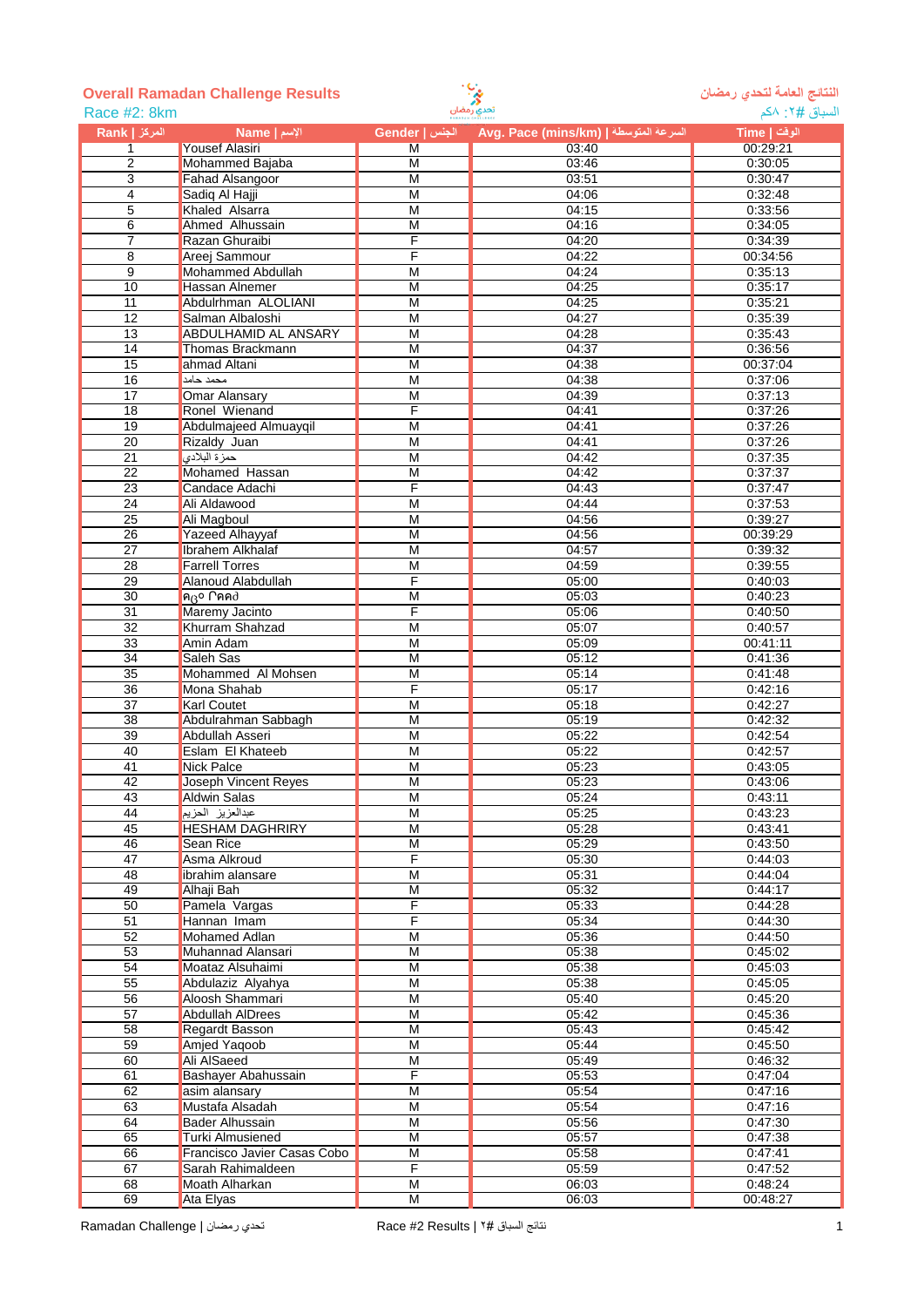| $\overline{70}$  | Magdalene Bakhashab      | F                       | 06:04          | 0:48:34    |
|------------------|--------------------------|-------------------------|----------------|------------|
| $\overline{71}$  | <b>Faris Adam</b>        | M                       | 06:05          | 0:48:43    |
| $\overline{72}$  | Fatima Al Eisa           | F                       | 06:07          | 0:48:57    |
| $\overline{73}$  | <b>Mohammed Shbair</b>   | M                       | 06:11          | 0:49:26    |
| 74               | Karem Tabbaa             | M                       | 06:12          | 0:49:34    |
| 75               | <b>AHMAD ADNAN JAHRI</b> | M                       | 06:12          | 0:49:36    |
| 76               | Kenny Erfiani            | F                       | 06:13          | 0:49:45    |
| $\overline{77}$  | Abdullah Elsayed         | $\overline{M}$          | 06:17          | 0:50:16    |
|                  |                          |                         |                |            |
| 78               | Abdulaziz Aldawsari      | M                       | 06:22          | 0:50:52    |
| 79               | Suleman Mulla            | $\overline{M}$          | 06:25          | 0:51:17    |
| 80               | Abdulrahman Elfaramawi   | M                       | 06:28          | 00:51:40   |
| 81               | MOHAMMED AMEENUDDIN      | M                       | 06:29          | 0:51:54    |
| 82               | Mark Bone                | $\overline{M}$          | 06:29          | 0:51:54    |
| 83               | Aoudah Al zahrani        | M                       | 06:33          | 0:52:21    |
| 84               | Abdulmajeed Alshehab     | M                       | 06:33          | 0:52:22    |
| 85               | Liana Topan              | F                       | 06:35          | 0:52:37    |
| 86               | Hashim Albarraqi         | M                       | 06:35          | 0:52:39    |
| 87               | Ibrahim AlTamimi         | M                       | 06:35          | 0:52:42    |
| $\overline{88}$  | Loie Goronfolah          | M                       | 06:36          | 0:52:49    |
| 89               | <b>Ahmed Moosa</b>       | $\overline{M}$          | 06:37          | 00:52:59   |
| 90               | Ale Raza                 | M                       | 06:38          | 0:53:06    |
| 91               | Amalhaya Macapodi        | F                       | 06:38          | 0:53:08    |
| 92               | حسن الكاف                | M                       | 06:43          | 0:53:44    |
| 93               | سفانة الخليلى            | F                       |                |            |
|                  |                          |                         | 06:46          | 0:54:07    |
| 94               | Africa Perea Gil         | F                       | 06:48          | 0:54:20    |
| 95               | Nesreen Ghonaim          | F                       | 06:48          | 0:54:26    |
| 96               | Abdelrahman Abdelhamid   | $\overline{M}$          | 06:48          | 0:54:26    |
| 97               | Khalid Yemani            | M                       | 06:50          | 00:54:42   |
| $\overline{98}$  | Mohammed Khaled Murad    | $\overline{M}$          | 06:51          | 0:54:52    |
| 99               | Mark Watson              | M                       | 06:51          | 0:54:52    |
| 100              | عبدالواسع الأنصاري       | $\overline{M}$          | 06:53          | 0:55:02    |
| 101              | Hussein Alhayouti        | $\overline{M}$          | 06:53          | 0:55:07    |
| 102              | Marc Alonzo              | M                       | 06:54          | 0:55:13    |
| 103              | Mohannad Mazhar          | $\overline{M}$          | 06:57          | 0:55:32    |
| 104              | <b>Thamer Alharbi</b>    | M                       | 07:12          | 0:57:34    |
| 105              | Fahad Bin Faruq          | M                       | 07:12          | 0:57:38    |
| 106              | Nezar Al-Tuwaijri        | M                       | 07:12          | 0:57:40    |
| 107              |                          | $\overline{M}$          | 07:23          | 0:59:00    |
|                  | Sadiq Alhargi            |                         |                |            |
| 108              | <b>Ismail Farouk</b>     | M                       | 07:24          | 0:59:11    |
| 109              | Suzette De Silva         | F                       | 07:28          | 0:59:47    |
| 110              | Sara Shawoosh            | F                       | 07:34          | 1:00:33    |
| 111              | AHMED HAKEEM             | M                       | 07:35          | 1:00:39    |
| 112              | <b>Herbert Bagol</b>     | $\overline{M}$          | 07:35          | 1:00:41    |
| $\overline{113}$ | Aziz Hubess              | M                       | 07:37          | 1:00:54    |
| 114              | <b>Feras Alhamoud</b>    | M                       | 07:38          | 01:01:03   |
| 115              | Nourah Aldawsari         | F                       | 08:00          | 1:03:57    |
| 116              | <b>HASHEM HAKEEM</b>     | M                       | 08:20          | 1:06:36    |
| 117              | محمد ز هیر               | $\overline{M}$          | 08:20          | 1:06:43    |
| 118              | <b>VISHAL GAIKWAD</b>    | M                       | 08:21          | 01:06:52   |
| 119              | Anastassiya Siner        | F                       | 08:25          | 1:07:20    |
| 120              | Mohamed Ashraf Ahmed     | M                       | 08:25          | 1:07:23    |
| 121              | Rami Majzoub             | M                       | 08:33          | 1:08:24    |
| 122              | Muhannad Al Agha         | M                       | 08:38          | 1:09:00    |
| 123              | Abdullah Al Hazzaa       | $\overline{\mathsf{M}}$ | 08:42          | 1:09:36    |
| 124              | <b>ESAM OBADI</b>        | $\overline{M}$          | 09:12          |            |
|                  |                          |                         |                | 1:13:33    |
| 125              | Mohammed Alhenitti       | M                       | 09:17          | 1:14:19    |
| 126              | Anhar Kawther            | F                       | 09:31          | 1:16:06    |
| 127              | فارس بتاوي               | M                       | 09:39          | 01:17:15   |
| 128              | Noha Banjar              | F                       | 09:46          | 1:18:11    |
| 129              | Harris Acedera           | $\overline{M}$          | 10:05          | 1:20:43    |
| 130              | Jerwynn Fernandez        | M                       | 10:12          | 1:21:33    |
| 131              | Maryam Aljaafari         | F                       | 10:12          | 01:21:33   |
| $\overline{132}$ | hussean noly             | $\overline{M}$          | 10:15          | 1:22:04    |
| 133              | Rawan Alsebyyani         | F                       | 13:37          | 1:48:55    |
| 134              | Rozan Al-Amiry           | F                       | 20:04          | 2:40:29    |
| $\overline{135}$ | Ebtisam Alghamdi         | F                       | 22:28          | 2:59:44    |
| <b>DNF</b>       | Sawsan Hassan            | F                       | $\omega$       | <b>DNF</b> |
| DNF              | <b>Alcy Potschka</b>     | F                       | $\blacksquare$ | <b>DNF</b> |
| <b>DNF</b>       |                          | $\overline{M}$          |                | <b>DNF</b> |
|                  | Melvin Leonard Alcala    |                         | $\blacksquare$ | <b>DNF</b> |
| <b>DNF</b>       | Jay Taja                 | $\overline{M}$          | $\omega$       |            |
| <b>DNF</b>       | Abdullah Alzayir         | M                       | $\blacksquare$ | <b>DNF</b> |
| <b>DNF</b>       | Abdulrahman AlFuhaid     | M                       | $\blacksquare$ | <b>DNF</b> |
| <b>DNF</b>       | Asmaa Abozeid            | F                       | $\mathbf{r}$   | <b>DNF</b> |